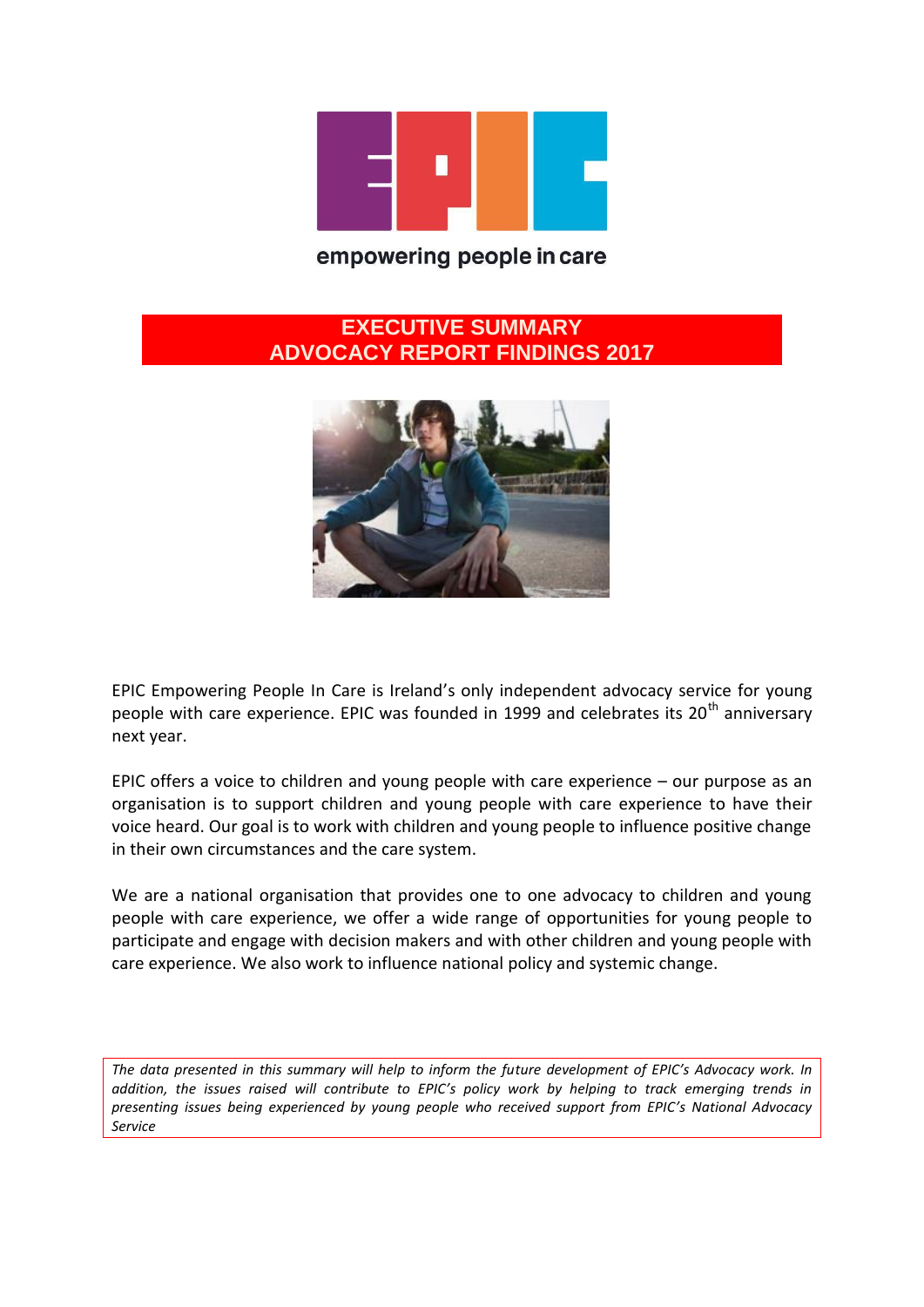

## Executive Summary Advocacy Report Findings 2017





# • Chart 2 : Age Group of Advocacy Cases (n=563)

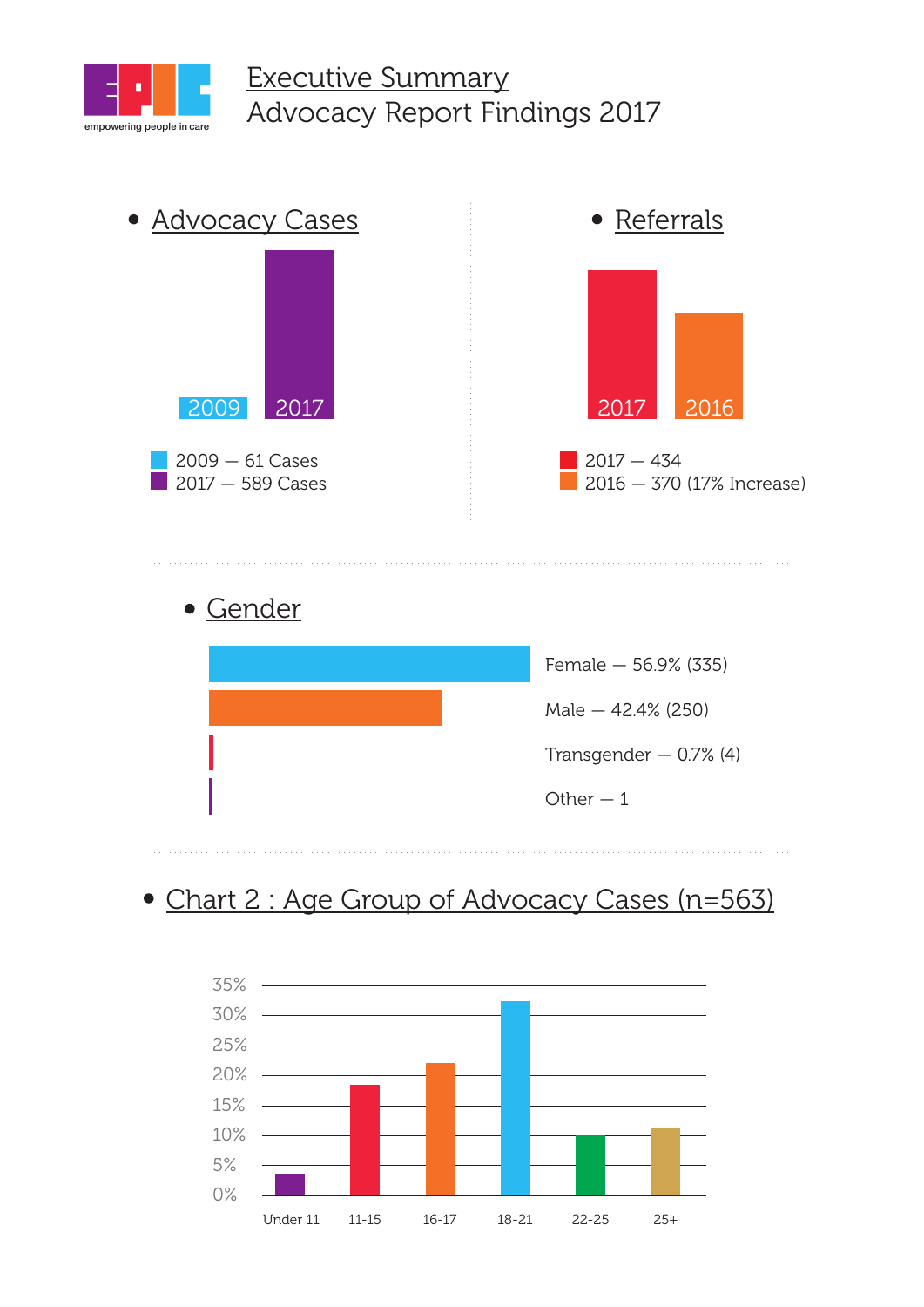

## Executive Summary Advocacy Report Findings 2017

• Ethnicity



# • Separated Young People



### Geographic Location



\*Number of under 18 year olds (n244) living in same geographical region responsible for their care was 70% 172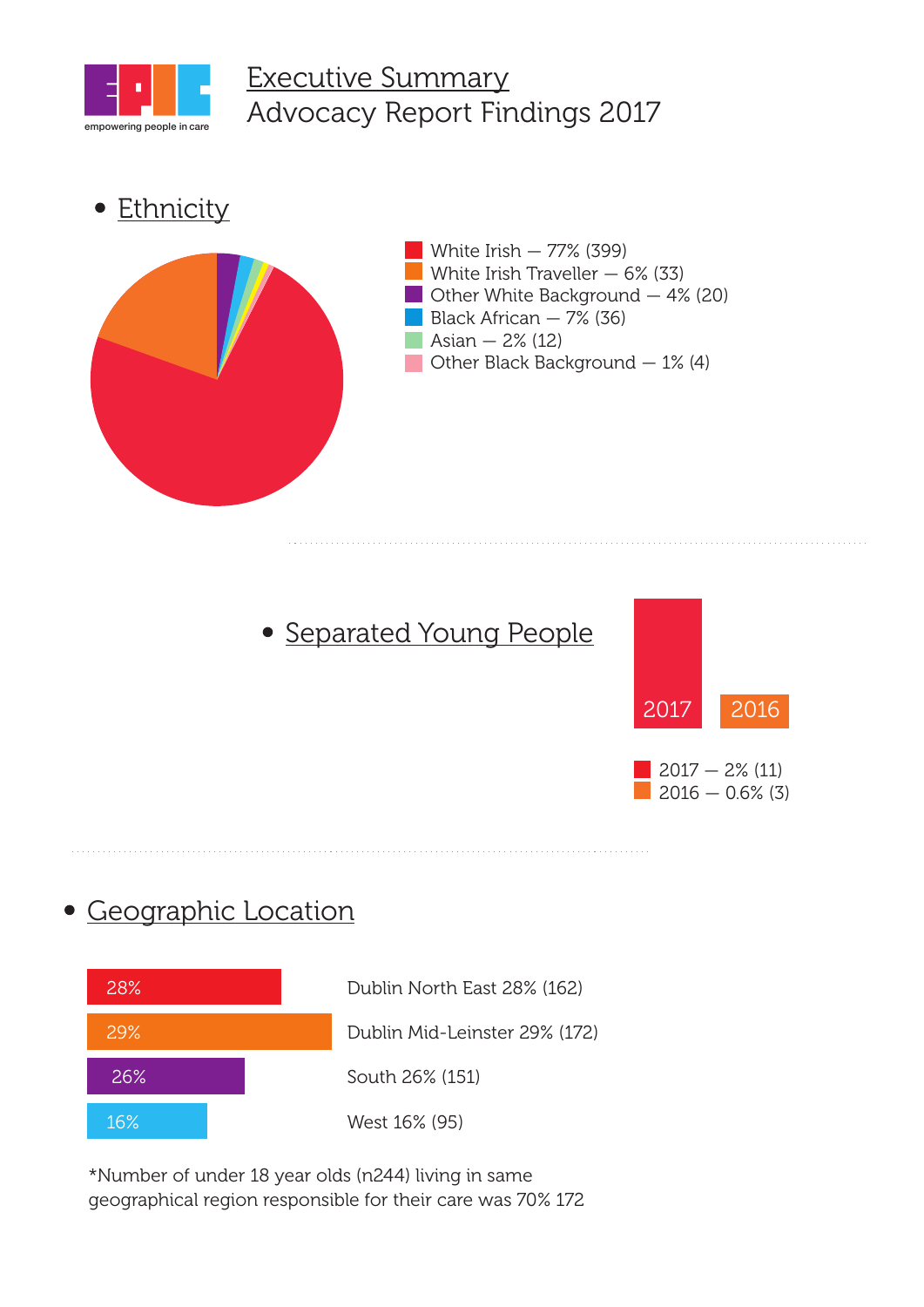

## Executive Summary Advocacy Report Findings 2017



## Type Of Care Placement

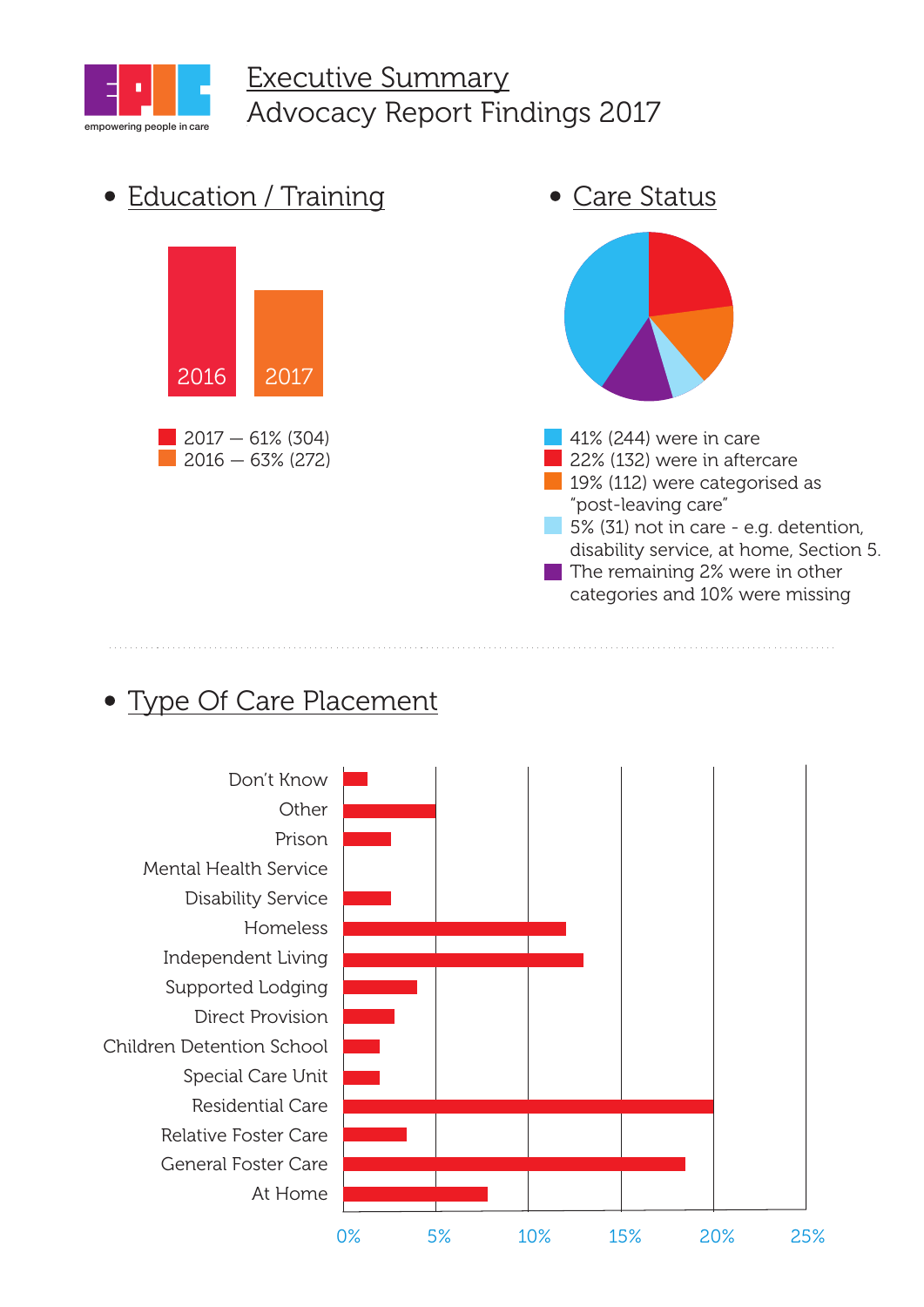



#### Chart 4: Top Five Presenting Issues 2016 & 2017 (N=589)



Outcome For Closed Advocacy Cases (N=469)



- **Very Positive (Concerns Addressed &** Happy With Decision), 43% (204)
- **Fairly Positive (Concerns Addressed &** Understands Decision), 25% (116)
- **Negative (Concerns Not Addressed &** Does Not Understand/Not Happy With Decision), 6% (29)
- Don't Know (No Information on Final Decision), 17% (81)

Don't Know (Missing), 8% (39)